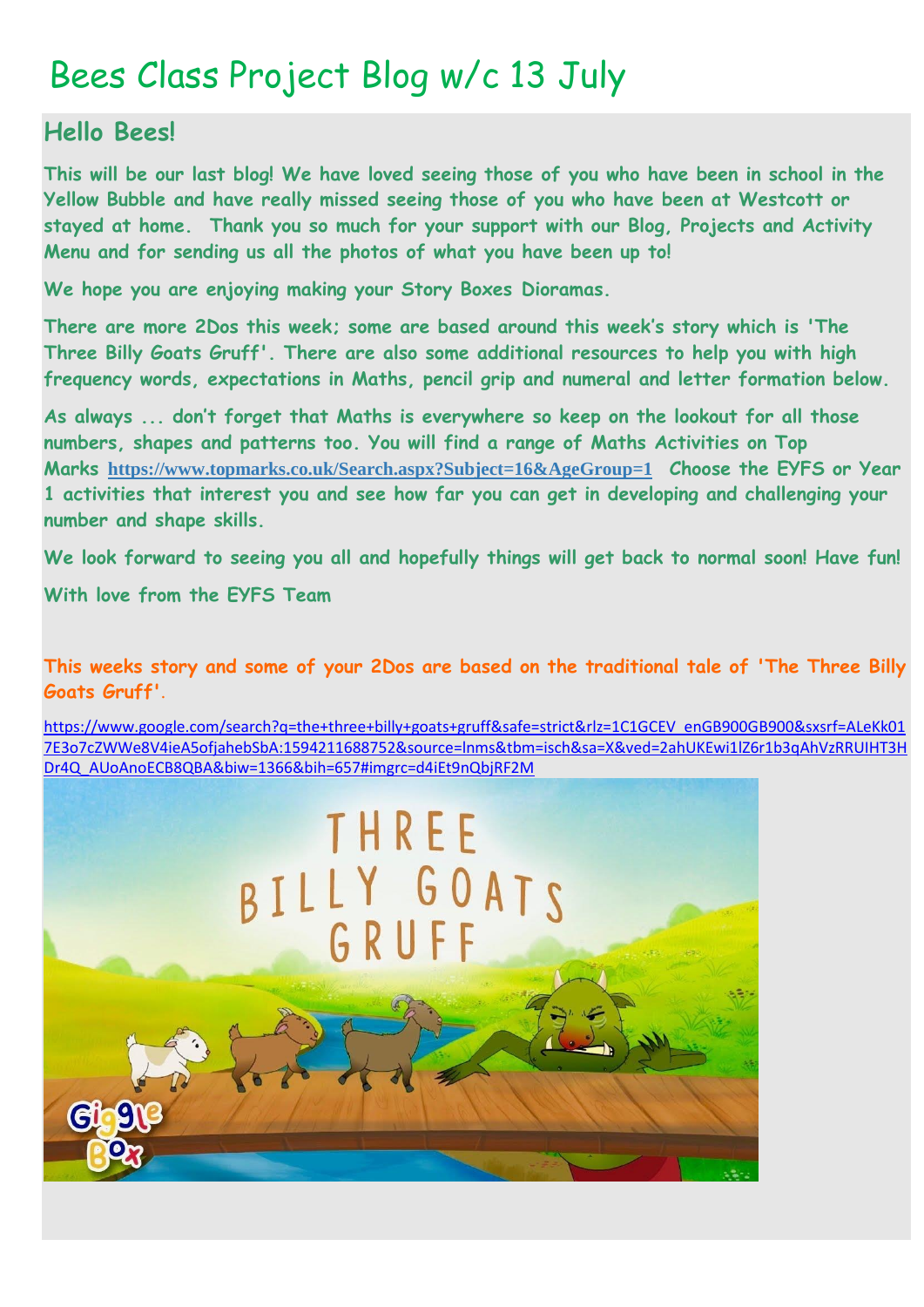### **Science / DT experiment**

Try making your own bridge for the Billy Goats Gruff. How much weight will it hold before the Billy Goats fall into the river and get gobbled up by the Troll?









#### **And some Crafting ideas for you too!**













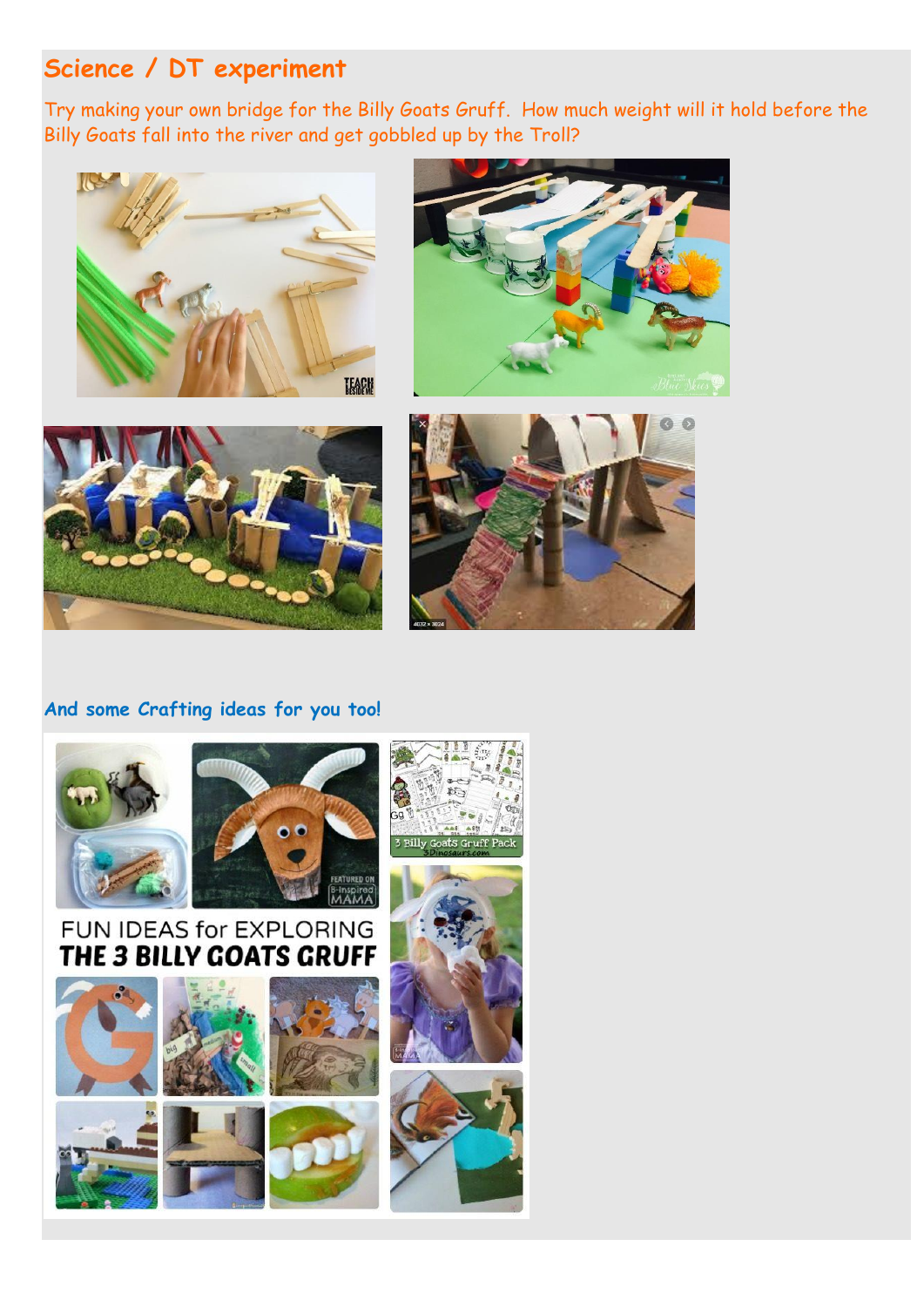## *ACTIVITY PROJECT: Creating a Fairy Tale Diorama*

#### **First of all let's explain what a Diorama is!**

*A diorama is really a Story Box! It is a three dimensional model which in the olden days was like a mini theatre that you could carry around to show your audience! Here are some pictures to help you get the idea!*









*Can you work out which diorama belongs to which which Fairy Tale?*

#### **What we would like you to do.**

*Use your imagination to create a mini theatre to help tell the story. You could use some of the ideas from our blogs or be really creative and make up your own story and characters! Remember, your story needs to have a beginning, a middle and an end to make it work!*

*Then make a zig zag book of your story to go along with your mini theatre and/or add labels for the characters (who is in the story) and setting (where the story is set).*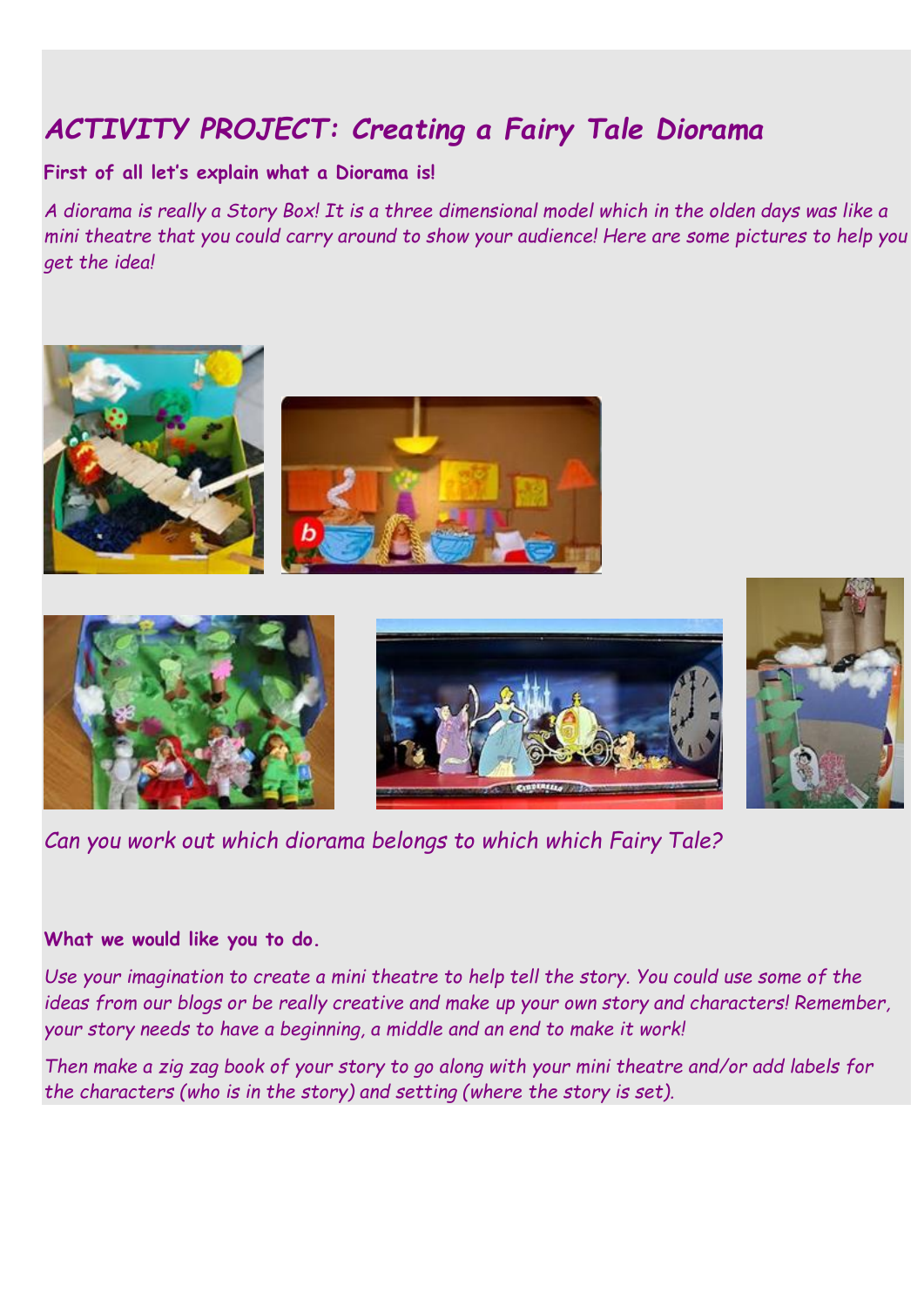

#### **How do I make it?**

*This is up to you but you need to start with a box of some sort and add decorations and characters to help tell the tale. You could include finger puppets or make little characters using lolly sticks of modelling clay. Use different voices when you are telling the story like the Wolf in the Three Little Pigs or the Three Billy Goats Gruff!*

#### **Show us your writing skills …**

*Your zig-zag book and your labels will show how you have learnt and understood your phonics! Have a go … plan what you want to write, use your phonics to sound out the words, then read it back to see if it makes sense!*

**Good Luck!**

#### **You may find these reminders helpful too**

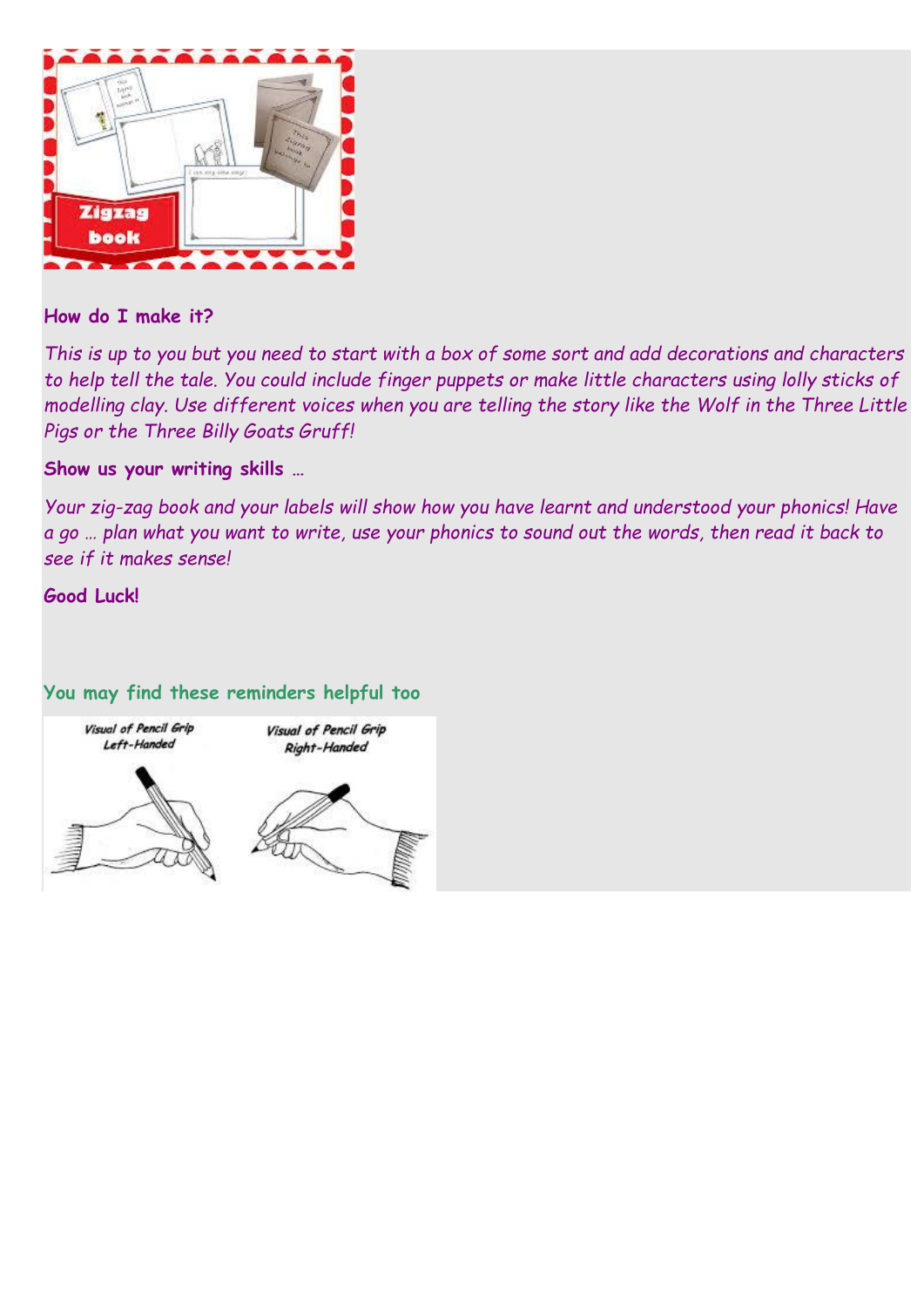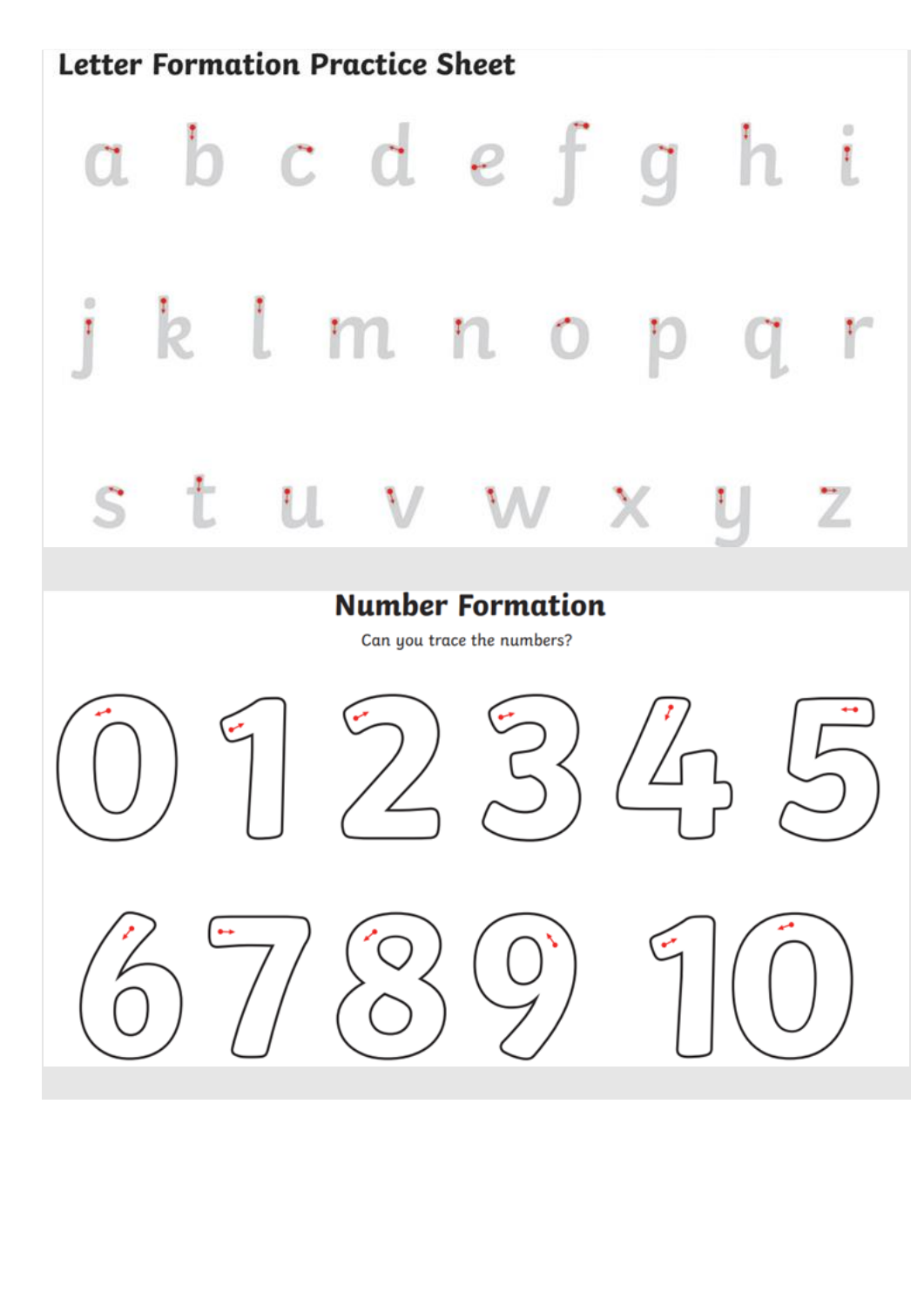